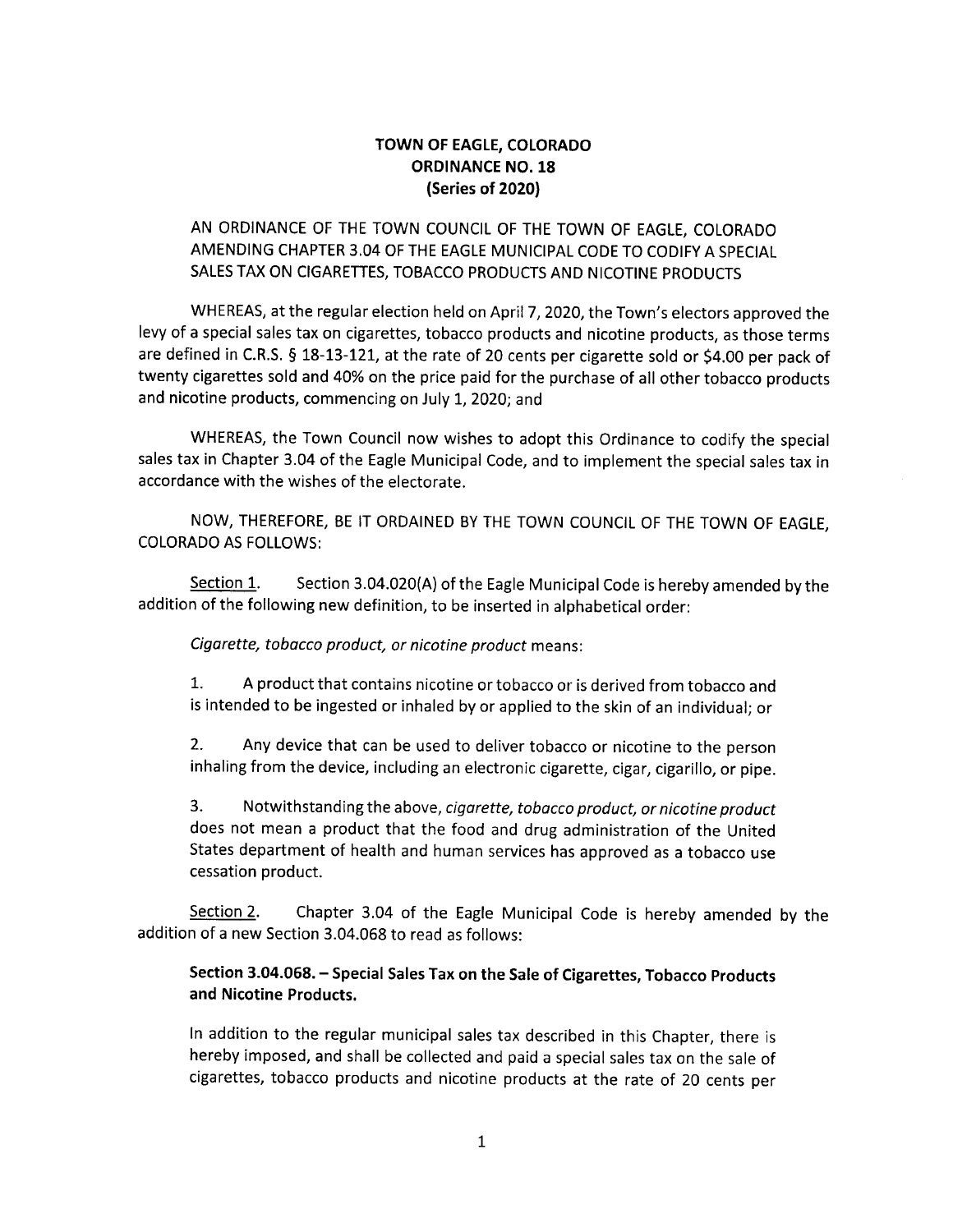cigarette sold or \$4.00 per pack of twenty cigarettes sold and 40% on the price paid for the purchase of all other tobacco products and nicotine products.

Section 3. Chapter 3.04 of the Eagle Municipal Code is hereby amended by the addition of a new Section 3. 04.069 to read as follows:

## Section 3.04.069. - Collection, Administration and Enforcement of Special Sales Tax on the Sale of Cigarettes, Tobacco Products and Nicotine Products.

The collection, administration and enforcement of the special sales tax on the sale of cigarettes, tobacco products and nicotine products imposed by Section 3. 04. 068 shall be performed by the Finance Director in the same manner as the collection, administration and enforcement of the regular sales tax except that tax returns and tax payments shall be submitted to the Finance Director instead of the Colorado Department of Revenue. If the retailer or vendor pays its regular sales tax on an annual basis, said special sales tax on the sale of cigarettes, tobacco products and nicotine products shall be remitted no later than January 20 of each year. If the retailer or vendor pays its regular sales tax on <sup>a</sup> monthly basis, the special sales tax on the sale of cigarettes, tobacco products and nicotine products shall be remitted no later than the 20th day of each month. If the retailer or vendor pays its regular sales tax on <sup>a</sup> quarterly basis, the special sales tax on the sale of cigarettes, tobacco products and nicotine products shall be remitted no later than April 20 for the months of January through March, no later than July 20 for the months of April through June, no later than October 20 for the months of July through September, and no later than January 20 for the months of October through December of the previous year. Such sales tax revenues collected by the retailer or vendor shall be submitted with special sales tax return forms promulgated by the Finance Director.

Section 4. Severability. If any article, section, paragraph, sentence, clause, or phrase of this Ordinance is held to be unconstitutional or invalid for any reason, such decision shall not affect the validity or constitutionality of the remaining portions of this Ordinance. The Town Council hereby declares that it would have passed this Ordinance and each part or parts hereof irrespective of the fact that any one, or part, or parts be declared unconstitutional or invalid.

Section 5. Safety. This Ordinance is deemed necessary for the protection of the public health, safety and welfare.

Section 6. Effective Date. This ordinance shall be effective 10 days after publication.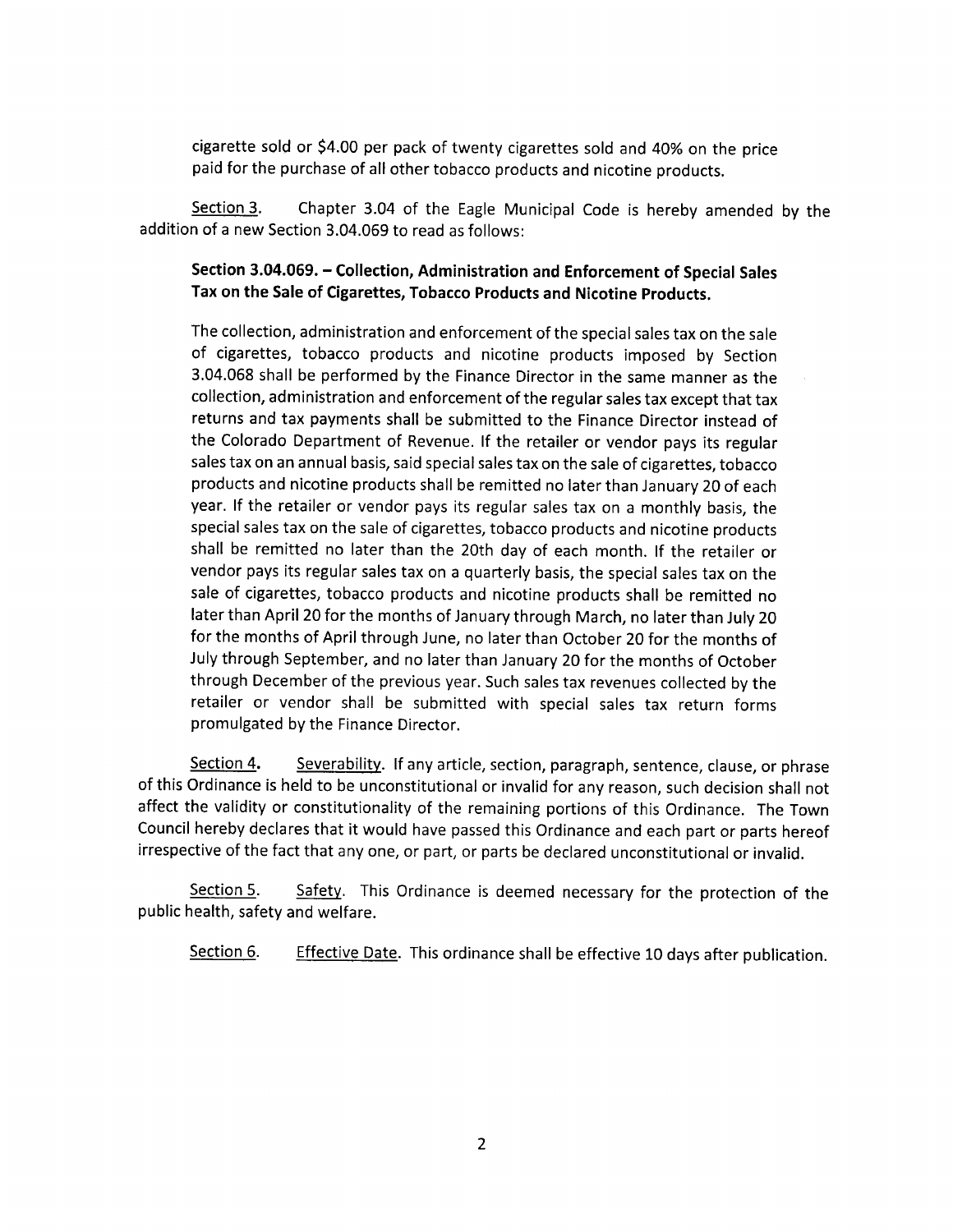# INTRODUCED, READ, PASSED, ADOPTED AND ORDERED PUBLISHED ON JUNE 18, 2020.

TOWN OF EAGLE COLORADO ANTITLE CONTROLLER DEFICIAL OFFICIAL UNITED Scott Turnipseed Mayor